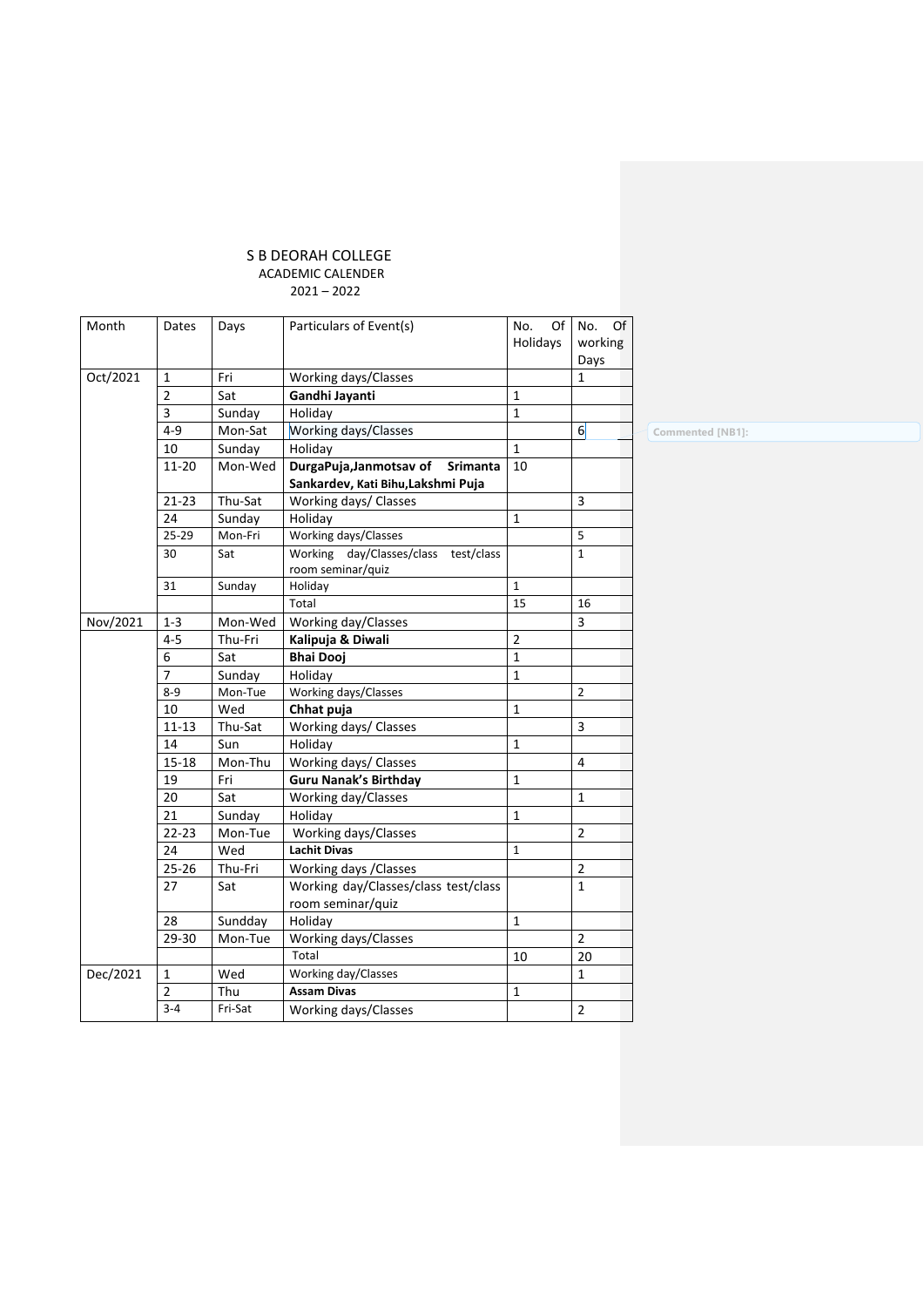| Holidays<br>working<br>Days<br>5<br>1<br>Sun<br>Holiday<br>$6 - 11$<br>Working days/Classes<br>Mon-Sat<br>6<br>12<br>$\mathbf{1}$<br>Sunday<br>Holiday<br>Working days/Classes/Submission of<br>13-18<br>Mon-Sat<br>6<br>Home Assignment<br>19<br>Holiday<br>Sunday<br>$\mathbf{1}$<br>Working days/Classes<br>$20 - 24$<br>Mon-Fri<br>5<br>25<br>Sat<br><b>Christmas Day</b><br>$\mathbf{1}$<br>26<br>Sunday<br>$\mathbf{1}$<br>Holiday<br>27-31<br>Working days/Classes<br>5<br>Mon-Fri<br>Total<br>25<br>6<br>Departmental Field Trip on2nd and 3rd Saturday<br>11&18<br>Working day/Classes<br>$\mathbf{1}$<br>1<br>Sat<br>$\overline{2}$<br>Sunday<br>Holiday<br>1<br>$3 - 8$<br>Sessional Exam (I, III, V semester)<br>6<br>Mon-Sat<br>9<br>Sunday<br>Holiday<br>1<br>Working days/Clases<br>3<br>$10 - 12$<br>Mon-Wed<br>13-19<br><b>Magh Bihu, Winter Vacation</b><br>Thu-wed<br>$\overline{7}$<br>3<br>$20 - 22$<br>Thu-Sat<br>Working days/GU Exam<br>23<br>Sunday<br>Holiday<br>$\mathbf{1}$<br>Working days/GU Exam<br>24<br>Mon<br>$\mathbf{1}$<br>25<br><b>Gwther Bathou San</b><br>Tue<br>1<br>26<br>Wed<br>$\mathbf{1}$<br><b>Republic Day</b><br>27-29<br>Working days/GU Exam<br>Thu-Sat<br>3<br>30<br>$\mathbf{1}$<br>Sunday<br>Holiday<br>Me-Dum-Me-Phi<br>31<br>Mon<br>$\mathbf{1}$<br>Total<br>14<br>17<br>Tue-fri<br>Working days/ GU Exam<br>4<br>$1 - 4$<br>5<br>Sat<br>Saraswati Puja<br>$\mathbf{1}$<br>$\mathbf{1}$<br>6<br>Sun<br>Holiday<br>$7 - 12$<br>Working days/ GU Exam<br>Mon-Sat<br>6<br>13<br>Holiday<br>$\mathbf{1}$<br>Sun<br>Working days/Classes<br>14-15<br>Mon-Tue<br>$\overline{2}$<br>16<br>Ali Aye Lingang/Bir Chilarai Divas<br>Wed<br>1<br>17-19<br>3<br>Thu-Sat<br>Working days/Classes<br>20<br>Sunday<br>Holiday<br>$\mathbf{1}$<br>Working day/Classes<br>$21 - 26$<br>Mon-Sat<br>6<br>Sunday<br>Holiday<br>27<br>1<br>Working day/Classes<br>28<br>Mon<br>1<br>Total<br>5<br>23<br>Departmental Field Trip on 3rd and 4 <sup>th</sup> Saturday<br>19&26 | Month    | Dates | Days | Particulars of Event(s) | No. Of | No. Of |
|----------------------------------------------------------------------------------------------------------------------------------------------------------------------------------------------------------------------------------------------------------------------------------------------------------------------------------------------------------------------------------------------------------------------------------------------------------------------------------------------------------------------------------------------------------------------------------------------------------------------------------------------------------------------------------------------------------------------------------------------------------------------------------------------------------------------------------------------------------------------------------------------------------------------------------------------------------------------------------------------------------------------------------------------------------------------------------------------------------------------------------------------------------------------------------------------------------------------------------------------------------------------------------------------------------------------------------------------------------------------------------------------------------------------------------------------------------------------------------------------------------------------------------------------------------------------------------------------------------------------------------------------------------------------------------------------------------------------------------------------------------------------------------------------------------------------------------------------------------------------------------------------------------------------------------------------------------------------------------------------------------------|----------|-------|------|-------------------------|--------|--------|
|                                                                                                                                                                                                                                                                                                                                                                                                                                                                                                                                                                                                                                                                                                                                                                                                                                                                                                                                                                                                                                                                                                                                                                                                                                                                                                                                                                                                                                                                                                                                                                                                                                                                                                                                                                                                                                                                                                                                                                                                                |          |       |      |                         |        |        |
|                                                                                                                                                                                                                                                                                                                                                                                                                                                                                                                                                                                                                                                                                                                                                                                                                                                                                                                                                                                                                                                                                                                                                                                                                                                                                                                                                                                                                                                                                                                                                                                                                                                                                                                                                                                                                                                                                                                                                                                                                |          |       |      |                         |        |        |
|                                                                                                                                                                                                                                                                                                                                                                                                                                                                                                                                                                                                                                                                                                                                                                                                                                                                                                                                                                                                                                                                                                                                                                                                                                                                                                                                                                                                                                                                                                                                                                                                                                                                                                                                                                                                                                                                                                                                                                                                                |          |       |      |                         |        |        |
|                                                                                                                                                                                                                                                                                                                                                                                                                                                                                                                                                                                                                                                                                                                                                                                                                                                                                                                                                                                                                                                                                                                                                                                                                                                                                                                                                                                                                                                                                                                                                                                                                                                                                                                                                                                                                                                                                                                                                                                                                |          |       |      |                         |        |        |
|                                                                                                                                                                                                                                                                                                                                                                                                                                                                                                                                                                                                                                                                                                                                                                                                                                                                                                                                                                                                                                                                                                                                                                                                                                                                                                                                                                                                                                                                                                                                                                                                                                                                                                                                                                                                                                                                                                                                                                                                                |          |       |      |                         |        |        |
|                                                                                                                                                                                                                                                                                                                                                                                                                                                                                                                                                                                                                                                                                                                                                                                                                                                                                                                                                                                                                                                                                                                                                                                                                                                                                                                                                                                                                                                                                                                                                                                                                                                                                                                                                                                                                                                                                                                                                                                                                |          |       |      |                         |        |        |
|                                                                                                                                                                                                                                                                                                                                                                                                                                                                                                                                                                                                                                                                                                                                                                                                                                                                                                                                                                                                                                                                                                                                                                                                                                                                                                                                                                                                                                                                                                                                                                                                                                                                                                                                                                                                                                                                                                                                                                                                                |          |       |      |                         |        |        |
|                                                                                                                                                                                                                                                                                                                                                                                                                                                                                                                                                                                                                                                                                                                                                                                                                                                                                                                                                                                                                                                                                                                                                                                                                                                                                                                                                                                                                                                                                                                                                                                                                                                                                                                                                                                                                                                                                                                                                                                                                |          |       |      |                         |        |        |
|                                                                                                                                                                                                                                                                                                                                                                                                                                                                                                                                                                                                                                                                                                                                                                                                                                                                                                                                                                                                                                                                                                                                                                                                                                                                                                                                                                                                                                                                                                                                                                                                                                                                                                                                                                                                                                                                                                                                                                                                                |          |       |      |                         |        |        |
|                                                                                                                                                                                                                                                                                                                                                                                                                                                                                                                                                                                                                                                                                                                                                                                                                                                                                                                                                                                                                                                                                                                                                                                                                                                                                                                                                                                                                                                                                                                                                                                                                                                                                                                                                                                                                                                                                                                                                                                                                |          |       |      |                         |        |        |
|                                                                                                                                                                                                                                                                                                                                                                                                                                                                                                                                                                                                                                                                                                                                                                                                                                                                                                                                                                                                                                                                                                                                                                                                                                                                                                                                                                                                                                                                                                                                                                                                                                                                                                                                                                                                                                                                                                                                                                                                                |          |       |      |                         |        |        |
|                                                                                                                                                                                                                                                                                                                                                                                                                                                                                                                                                                                                                                                                                                                                                                                                                                                                                                                                                                                                                                                                                                                                                                                                                                                                                                                                                                                                                                                                                                                                                                                                                                                                                                                                                                                                                                                                                                                                                                                                                |          |       |      |                         |        |        |
|                                                                                                                                                                                                                                                                                                                                                                                                                                                                                                                                                                                                                                                                                                                                                                                                                                                                                                                                                                                                                                                                                                                                                                                                                                                                                                                                                                                                                                                                                                                                                                                                                                                                                                                                                                                                                                                                                                                                                                                                                |          |       |      |                         |        |        |
|                                                                                                                                                                                                                                                                                                                                                                                                                                                                                                                                                                                                                                                                                                                                                                                                                                                                                                                                                                                                                                                                                                                                                                                                                                                                                                                                                                                                                                                                                                                                                                                                                                                                                                                                                                                                                                                                                                                                                                                                                | Jan/2022 |       |      |                         |        |        |
|                                                                                                                                                                                                                                                                                                                                                                                                                                                                                                                                                                                                                                                                                                                                                                                                                                                                                                                                                                                                                                                                                                                                                                                                                                                                                                                                                                                                                                                                                                                                                                                                                                                                                                                                                                                                                                                                                                                                                                                                                |          |       |      |                         |        |        |
|                                                                                                                                                                                                                                                                                                                                                                                                                                                                                                                                                                                                                                                                                                                                                                                                                                                                                                                                                                                                                                                                                                                                                                                                                                                                                                                                                                                                                                                                                                                                                                                                                                                                                                                                                                                                                                                                                                                                                                                                                |          |       |      |                         |        |        |
|                                                                                                                                                                                                                                                                                                                                                                                                                                                                                                                                                                                                                                                                                                                                                                                                                                                                                                                                                                                                                                                                                                                                                                                                                                                                                                                                                                                                                                                                                                                                                                                                                                                                                                                                                                                                                                                                                                                                                                                                                |          |       |      |                         |        |        |
|                                                                                                                                                                                                                                                                                                                                                                                                                                                                                                                                                                                                                                                                                                                                                                                                                                                                                                                                                                                                                                                                                                                                                                                                                                                                                                                                                                                                                                                                                                                                                                                                                                                                                                                                                                                                                                                                                                                                                                                                                |          |       |      |                         |        |        |
|                                                                                                                                                                                                                                                                                                                                                                                                                                                                                                                                                                                                                                                                                                                                                                                                                                                                                                                                                                                                                                                                                                                                                                                                                                                                                                                                                                                                                                                                                                                                                                                                                                                                                                                                                                                                                                                                                                                                                                                                                |          |       |      |                         |        |        |
|                                                                                                                                                                                                                                                                                                                                                                                                                                                                                                                                                                                                                                                                                                                                                                                                                                                                                                                                                                                                                                                                                                                                                                                                                                                                                                                                                                                                                                                                                                                                                                                                                                                                                                                                                                                                                                                                                                                                                                                                                |          |       |      |                         |        |        |
|                                                                                                                                                                                                                                                                                                                                                                                                                                                                                                                                                                                                                                                                                                                                                                                                                                                                                                                                                                                                                                                                                                                                                                                                                                                                                                                                                                                                                                                                                                                                                                                                                                                                                                                                                                                                                                                                                                                                                                                                                |          |       |      |                         |        |        |
|                                                                                                                                                                                                                                                                                                                                                                                                                                                                                                                                                                                                                                                                                                                                                                                                                                                                                                                                                                                                                                                                                                                                                                                                                                                                                                                                                                                                                                                                                                                                                                                                                                                                                                                                                                                                                                                                                                                                                                                                                |          |       |      |                         |        |        |
|                                                                                                                                                                                                                                                                                                                                                                                                                                                                                                                                                                                                                                                                                                                                                                                                                                                                                                                                                                                                                                                                                                                                                                                                                                                                                                                                                                                                                                                                                                                                                                                                                                                                                                                                                                                                                                                                                                                                                                                                                |          |       |      |                         |        |        |
|                                                                                                                                                                                                                                                                                                                                                                                                                                                                                                                                                                                                                                                                                                                                                                                                                                                                                                                                                                                                                                                                                                                                                                                                                                                                                                                                                                                                                                                                                                                                                                                                                                                                                                                                                                                                                                                                                                                                                                                                                |          |       |      |                         |        |        |
|                                                                                                                                                                                                                                                                                                                                                                                                                                                                                                                                                                                                                                                                                                                                                                                                                                                                                                                                                                                                                                                                                                                                                                                                                                                                                                                                                                                                                                                                                                                                                                                                                                                                                                                                                                                                                                                                                                                                                                                                                |          |       |      |                         |        |        |
|                                                                                                                                                                                                                                                                                                                                                                                                                                                                                                                                                                                                                                                                                                                                                                                                                                                                                                                                                                                                                                                                                                                                                                                                                                                                                                                                                                                                                                                                                                                                                                                                                                                                                                                                                                                                                                                                                                                                                                                                                |          |       |      |                         |        |        |
|                                                                                                                                                                                                                                                                                                                                                                                                                                                                                                                                                                                                                                                                                                                                                                                                                                                                                                                                                                                                                                                                                                                                                                                                                                                                                                                                                                                                                                                                                                                                                                                                                                                                                                                                                                                                                                                                                                                                                                                                                |          |       |      |                         |        |        |
|                                                                                                                                                                                                                                                                                                                                                                                                                                                                                                                                                                                                                                                                                                                                                                                                                                                                                                                                                                                                                                                                                                                                                                                                                                                                                                                                                                                                                                                                                                                                                                                                                                                                                                                                                                                                                                                                                                                                                                                                                |          |       |      |                         |        |        |
|                                                                                                                                                                                                                                                                                                                                                                                                                                                                                                                                                                                                                                                                                                                                                                                                                                                                                                                                                                                                                                                                                                                                                                                                                                                                                                                                                                                                                                                                                                                                                                                                                                                                                                                                                                                                                                                                                                                                                                                                                | Feb/2022 |       |      |                         |        |        |
|                                                                                                                                                                                                                                                                                                                                                                                                                                                                                                                                                                                                                                                                                                                                                                                                                                                                                                                                                                                                                                                                                                                                                                                                                                                                                                                                                                                                                                                                                                                                                                                                                                                                                                                                                                                                                                                                                                                                                                                                                |          |       |      |                         |        |        |
|                                                                                                                                                                                                                                                                                                                                                                                                                                                                                                                                                                                                                                                                                                                                                                                                                                                                                                                                                                                                                                                                                                                                                                                                                                                                                                                                                                                                                                                                                                                                                                                                                                                                                                                                                                                                                                                                                                                                                                                                                |          |       |      |                         |        |        |
|                                                                                                                                                                                                                                                                                                                                                                                                                                                                                                                                                                                                                                                                                                                                                                                                                                                                                                                                                                                                                                                                                                                                                                                                                                                                                                                                                                                                                                                                                                                                                                                                                                                                                                                                                                                                                                                                                                                                                                                                                |          |       |      |                         |        |        |
|                                                                                                                                                                                                                                                                                                                                                                                                                                                                                                                                                                                                                                                                                                                                                                                                                                                                                                                                                                                                                                                                                                                                                                                                                                                                                                                                                                                                                                                                                                                                                                                                                                                                                                                                                                                                                                                                                                                                                                                                                |          |       |      |                         |        |        |
|                                                                                                                                                                                                                                                                                                                                                                                                                                                                                                                                                                                                                                                                                                                                                                                                                                                                                                                                                                                                                                                                                                                                                                                                                                                                                                                                                                                                                                                                                                                                                                                                                                                                                                                                                                                                                                                                                                                                                                                                                |          |       |      |                         |        |        |
|                                                                                                                                                                                                                                                                                                                                                                                                                                                                                                                                                                                                                                                                                                                                                                                                                                                                                                                                                                                                                                                                                                                                                                                                                                                                                                                                                                                                                                                                                                                                                                                                                                                                                                                                                                                                                                                                                                                                                                                                                |          |       |      |                         |        |        |
|                                                                                                                                                                                                                                                                                                                                                                                                                                                                                                                                                                                                                                                                                                                                                                                                                                                                                                                                                                                                                                                                                                                                                                                                                                                                                                                                                                                                                                                                                                                                                                                                                                                                                                                                                                                                                                                                                                                                                                                                                |          |       |      |                         |        |        |
|                                                                                                                                                                                                                                                                                                                                                                                                                                                                                                                                                                                                                                                                                                                                                                                                                                                                                                                                                                                                                                                                                                                                                                                                                                                                                                                                                                                                                                                                                                                                                                                                                                                                                                                                                                                                                                                                                                                                                                                                                |          |       |      |                         |        |        |
|                                                                                                                                                                                                                                                                                                                                                                                                                                                                                                                                                                                                                                                                                                                                                                                                                                                                                                                                                                                                                                                                                                                                                                                                                                                                                                                                                                                                                                                                                                                                                                                                                                                                                                                                                                                                                                                                                                                                                                                                                |          |       |      |                         |        |        |
|                                                                                                                                                                                                                                                                                                                                                                                                                                                                                                                                                                                                                                                                                                                                                                                                                                                                                                                                                                                                                                                                                                                                                                                                                                                                                                                                                                                                                                                                                                                                                                                                                                                                                                                                                                                                                                                                                                                                                                                                                |          |       |      |                         |        |        |
|                                                                                                                                                                                                                                                                                                                                                                                                                                                                                                                                                                                                                                                                                                                                                                                                                                                                                                                                                                                                                                                                                                                                                                                                                                                                                                                                                                                                                                                                                                                                                                                                                                                                                                                                                                                                                                                                                                                                                                                                                |          |       |      |                         |        |        |
|                                                                                                                                                                                                                                                                                                                                                                                                                                                                                                                                                                                                                                                                                                                                                                                                                                                                                                                                                                                                                                                                                                                                                                                                                                                                                                                                                                                                                                                                                                                                                                                                                                                                                                                                                                                                                                                                                                                                                                                                                |          |       |      |                         |        |        |
|                                                                                                                                                                                                                                                                                                                                                                                                                                                                                                                                                                                                                                                                                                                                                                                                                                                                                                                                                                                                                                                                                                                                                                                                                                                                                                                                                                                                                                                                                                                                                                                                                                                                                                                                                                                                                                                                                                                                                                                                                |          |       |      |                         |        |        |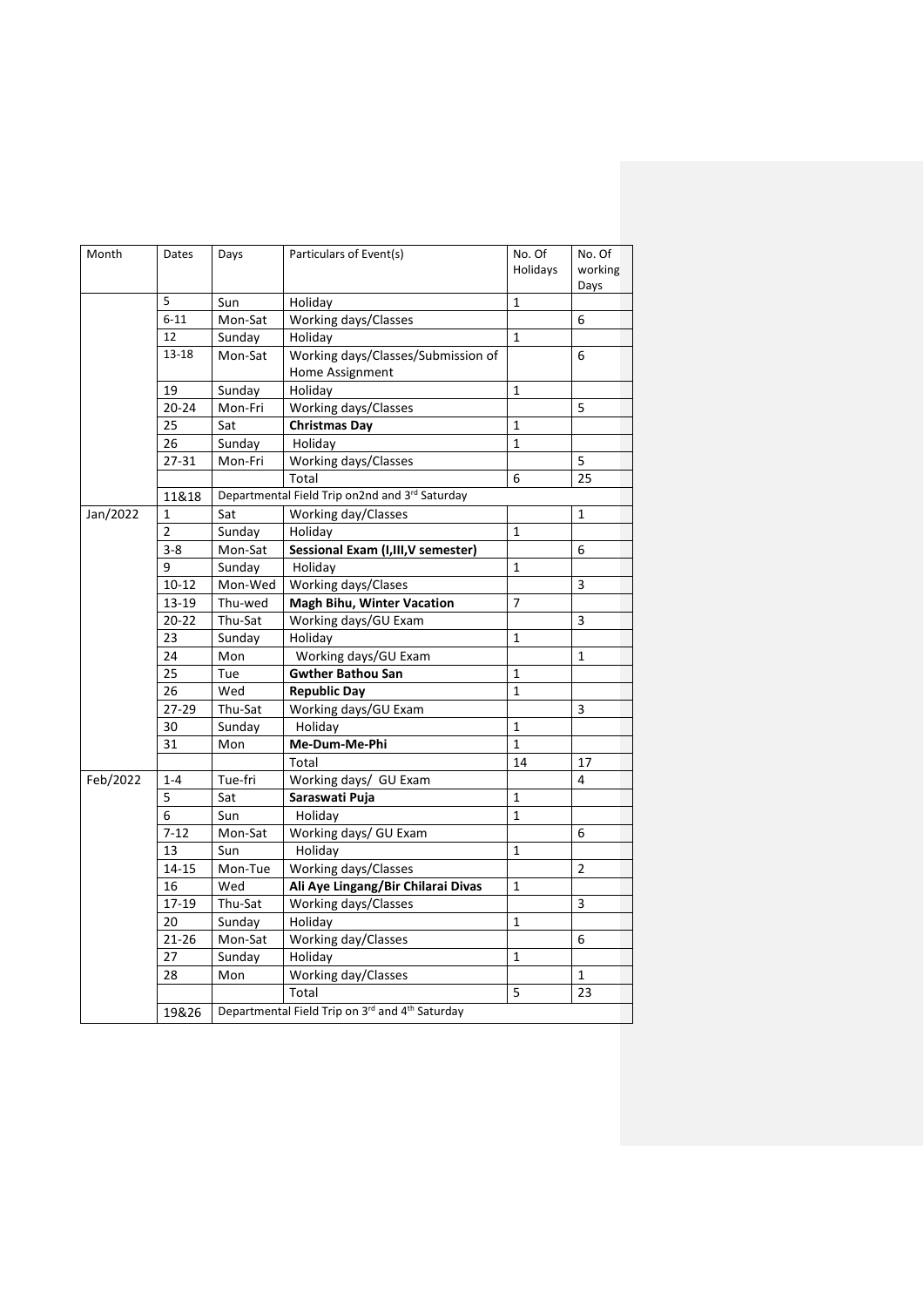|            | Dates          | Days    | Particulars of Event(s)                                      | No.<br>Of<br>Holidays | Of<br>No.<br>working<br>Days |
|------------|----------------|---------|--------------------------------------------------------------|-----------------------|------------------------------|
| Mar/2022   | $\mathbf{1}$   | Tue     | <b>Sivaratri</b>                                             | $\mathbf{1}$          |                              |
|            | $2 - 5$        | Wed-Sat | Working days/Classes                                         |                       | 4                            |
|            | 6              | Sunday  | Holiday                                                      | 1                     |                              |
|            | $7 - 12$       | Mon-Sat | Working days/Classes                                         |                       | 6                            |
|            | 13             | Sun     | Holiday                                                      | 1                     |                              |
|            | 14-17          | Mon-Thu | Working days/Classes                                         |                       | 4                            |
|            | 18             | Fri     | <b>Dol Yatra</b>                                             | 1                     |                              |
|            | 19             | Sat     | Working day/Classes                                          |                       | 1                            |
|            | 20             | Sunday  | Holiday                                                      | 1                     |                              |
|            | $21 - 25$      | Mon-Fri | Working days/Classes                                         |                       | 5                            |
|            | 26             | Sat     | Working day/Classes/class<br>test/class<br>room seminar/quiz |                       | $\mathbf{1}$                 |
|            | 27             | Sun     | Holiday                                                      | 1                     |                              |
|            | 28-31          | Mon-Thu | Working days/Classes                                         |                       | 4                            |
|            |                |         | Total                                                        | 6                     | 25                           |
| April/2022 | $1 - 2$        | Fri-Sat | Working days/Classes                                         |                       | 2                            |
|            | 3              | Sunday  | Holiday                                                      | 1                     |                              |
|            | $4 - 9$        | Mon-Sat | Working days/Classes                                         |                       | 6                            |
|            | 10             | Sunday  | Holiday                                                      | 1                     |                              |
|            | $11 - 13$      | Mon-Wed | Working days/Classes                                         |                       | 3                            |
|            | 14-16          | Thu-Sat | <b>Bohag Bihu/Good Friday</b>                                | 3                     |                              |
|            | 17             | Sunday  | Holiday                                                      | 1                     |                              |
|            | 18-23          | Mon-Sat | Working days/Classes                                         |                       | 6                            |
|            | 24             | Sunday  | Holiday                                                      | 1                     |                              |
|            | 25-29          | Mon-Fri | Working days/Classes                                         |                       | 5                            |
|            | 30             | Sat     | Working day/Classes/class test/class<br>room seminar/quiz    |                       | $\mathbf{1}$                 |
|            |                |         | Total                                                        | $\overline{7}$        | 23                           |
| May/2022   | $\mathbf 1$    | Sunday  | Holiday / May Day                                            | $\mathbf{1}$          |                              |
|            | $\overline{2}$ | Mon     | Working day/Classes                                          |                       | $\mathbf 1$                  |
|            | $3 - 4$        | Tue-Wed | Id-Ul-Fitre                                                  | 2                     |                              |
|            | $5 - 7$        | Thu-Sat | Working days/Classes                                         |                       | 3                            |
|            | 8              | Sunday  | Holiday                                                      | 1                     |                              |
|            | $9 - 14$       | Mon-Sat | Working days/Classes/Submission of<br>Home Assignment        |                       | 6                            |
|            | 15             | Sunday  | Holiday                                                      | $\mathbf{1}$          |                              |
|            | 16             | Mon     | <b>Buddha Purnima</b>                                        | $\mathbf{1}$          |                              |
|            | $17 - 21$      | Tue-Sat | Sessional Exam (II, IV, VI semester)                         |                       | 5                            |
|            | 22             | Sunday  | Holiday                                                      | 1                     |                              |
|            | 23-28          | Mon-Sat | Working days/Classes                                         |                       | 6                            |
|            | 29             | Sunday  | Holiday                                                      | 1                     |                              |
|            | $30 - 31$      | Mon-Tue | Working days/Classes                                         |                       | $\overline{2}$               |
|            |                |         | Total                                                        | 8                     | 23                           |